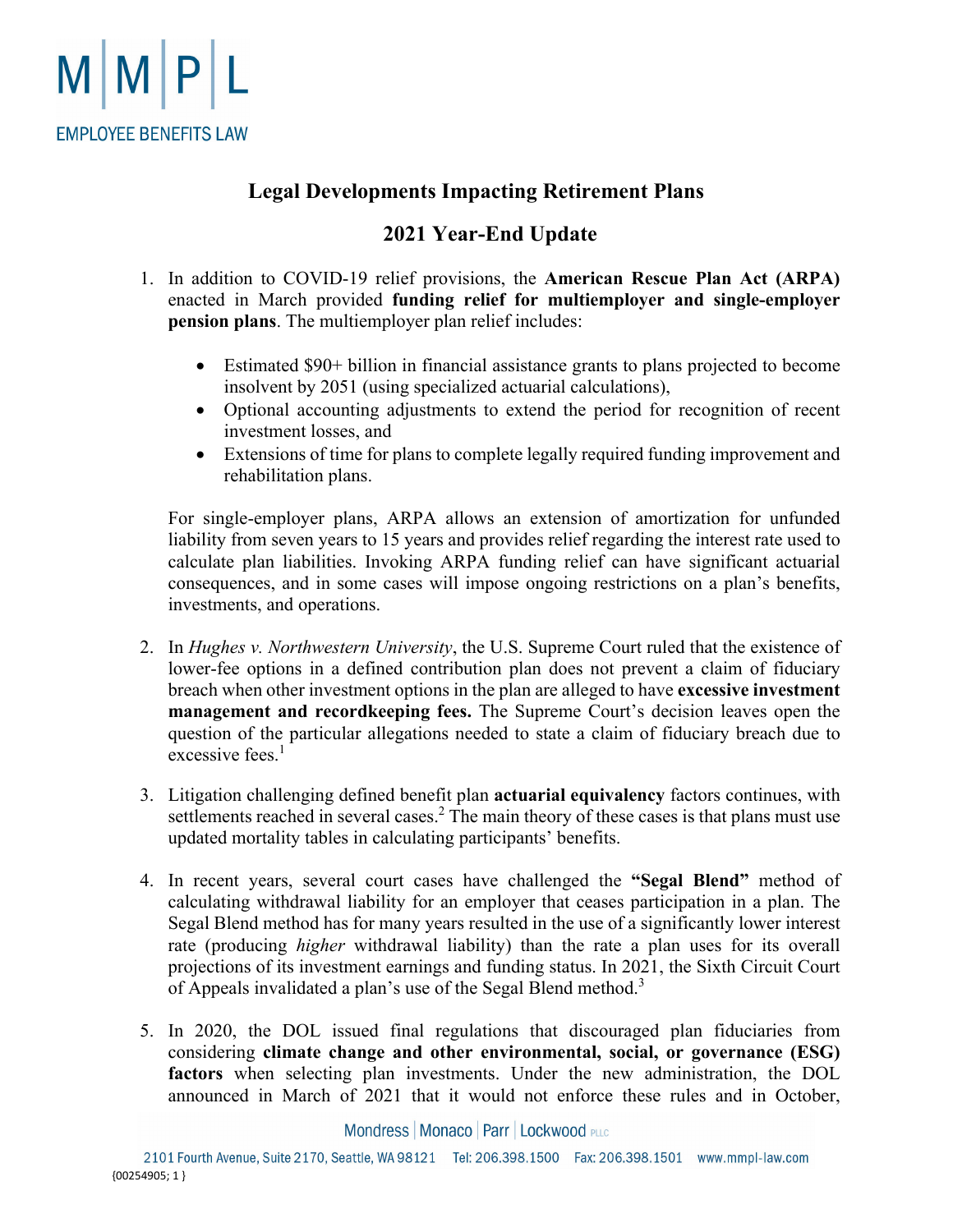announced proposed amendments which state that appropriate consideration of an investment may require an evaluation of ESG factors.

- 6. The DOL also announced proposed amendments to the investment duties regulations to address its concern that the 2020 regulations might discourage fiduciaries from exercising shareholder rights, such as **voting proxies**. The proposed amendments would delete a statement that fiduciaries do not have to vote every proxy, delete two "safe harbor" examples of allowable proxy voting policies, and where proxy voting has been delegated, delete specific monitoring and recordkeeping requirements. Instead, fiduciaries will be directed to follow generally applicable fiduciary duties of prudence and loyalty.
- 7. As a reminder, the **SECURE Act** and **CARES Act** give employers until the last day of their first plan year beginning on or after January 1, 2022, to amend their plans for mandatory or optional changes under these acts, such as provisions providing for COVIDrelated distributions and loans and changes to the age required minimum distributions must begin. Governmental plans (and certain collectively bargained plans with respect to SECURE Act changes) have until the end of their plan year beginning on or after January 1, 2024.
- 8. The DOL issued guidance for plans sponsors, fiduciaries, record keepers, and participants on **cybersecurity best practices** in order to safeguard retirement benefits and personal information. For example, the guidance recommends plans review service providers' cybersecurity policies and procedures and ensure contracts include terms requiring ongoing compliance with cybersecurity and information security standards.
- 9. The DOL issued **missing participant best practices** for ensuring retirement plan participants and beneficiaries receive their benefits at retirement age. The DOL stressed that fiduciary obligations to missing participants continue to apply even if an account is conditionally forfeited pursuant to Treasury regulations.
- 10. The IRS **updated its EPCRS** correction program for retirement plan errors. Highlights include (1) extension of the self-correction period for significant operational errors from two to three years; (2) new correction methods for defined benefit plan overpayment errors; (3) expansion of the circumstances in which self-correction of plan operational failures by retroactive plan amendment is permitted; (4) increase to the de minimis threshold for certain corrections from \$100 to \$250; (5) extension of previously expired additional safe harbor correction methods related to certain elective deferral failures; and (6) elimination of the anonymous VCP submission program (replaced by a no-fee anonymous VCP presubmission conference).
- 11. In 2020, the DOL released a **prohibited transaction exemption** (PTE) giving investment advice fiduciaries more flexibility to provide advice affecting their own compensation. The fiduciary must provide advice in the investor's best interest, disclose conflicts to the benefit plan investor, and document their advice, among other requirements. This year the DOL released FAQs providing more detailed guidance to both investment advice fiduciaries and benefit plan investors on complying with the exemption. The DOL also extended its temporary nonenforcement policy for investment advice fiduciaries who were working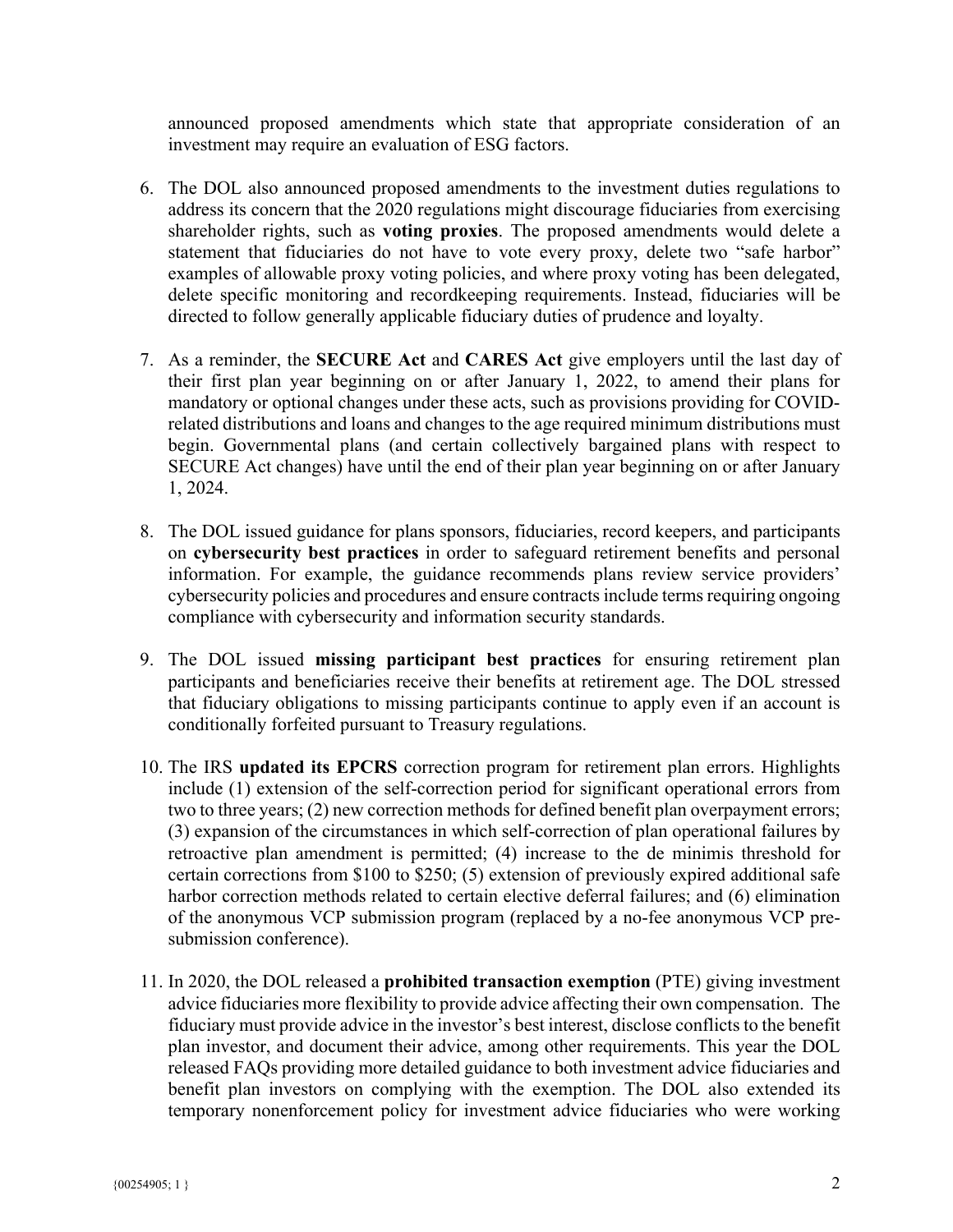diligently and in good faith to comply with the PTE through January 31, 2022. For certain specific documentation and disclosure requirements for rollovers, the nonenforcement policy is extended through June 30, 2022.

- 12. In 2020, the DOL issued guidance to sponsors of participant-directed 401(k) plans which cautioned against offering **illiquid private equity** as a stand-alone investment option. They noted private equity might be appropriate as part of a multi-asset fund. In 2021, the DOL cautioned that for a multi-asset fund that includes private equity, expertise, which a fiduciary of a defined benefit pension plan might have and a fiduciary of a small 401(k) plan is less likely to have, is required.
- 13. Courts continue to grapple with whether employment agreements and/or plan terms can foreclose class actions for plan-wide relief by requiring participants to **arbitrate claims** for fiduciary breach on an individual basis. For one employer, courts in different circuits disagreed about the validity of an arbitration term in an employment agreement, with the result that the employer is facing hundreds of individual arbitrations in the Eighth Circuit and a class action in the Second Circuit.<sup>4</sup> In another matter, the Seventh Circuit Court of Appeals held that plan terms requiring individual arbitration of claims cannot bar an individual from seeking plan-wide relief under ERISA  $\S 502(a)(2)$ .<sup>5</sup>
- 14. In a revenue procedure, the IRS extended the period during which **pre-approved plans** may timely adopt interim amendments. A pre-approved plan must adopt interim amendments when tax rule changes would cause the plan to have a disqualifying provision, and generally must do so within the plan's remedial amendment period. However, for qualification changes that are effective with respect to a plan after December 31, 2020, the revenue procedure provides for an adoption deadline of the end of the second calendar year following the calendar year in which the change in the rule is effective.
- 15. Ordinarily, a pension plan that does not permit in-service distributions may only begin distributions to a participant when the individual has a **bona fide retirement**. In its continuing guidance on COVID-19 pandemic relief, the IRS issued an FAQ which provides that if a retiree is rehired due to unforeseen circumstances, that rehire will not cause the retiree's prior retirement to no longer be considered a bona fide retirement.
- 16. In light of COVID-19's continuation, the DOL will continue to allow participant elections that ordinarily must be **witnessed in the physical presence of a notary or plan representative** to be witnessed remotely via video if permitted under state law, through June 30, 2022.

## **From all of us here at MMPL, your employee benefits law firm.**

*Not intended as legal advice.* 

<sup>1</sup> *Hughes v. Northwestern University*, No. 19-1401, 2022 WL 199351 (U.S. Jan. 24, 2022). 2

<sup>&</sup>lt;sup>2</sup> Most notable is the \$59M settlement that was reached this year in *Cruz v. Raytheon Co.*, Docket No. 1:19-cv-11425 (D. Mass.) involving a plan that utilized simplified conversion factors.

<sup>&</sup>lt;sup>3</sup> Sofco Erectors, Inc. v. Trustees of the Ohio Operating Engineers Pension Fund, 15 F.4th 407 (6th Cir. 2021).